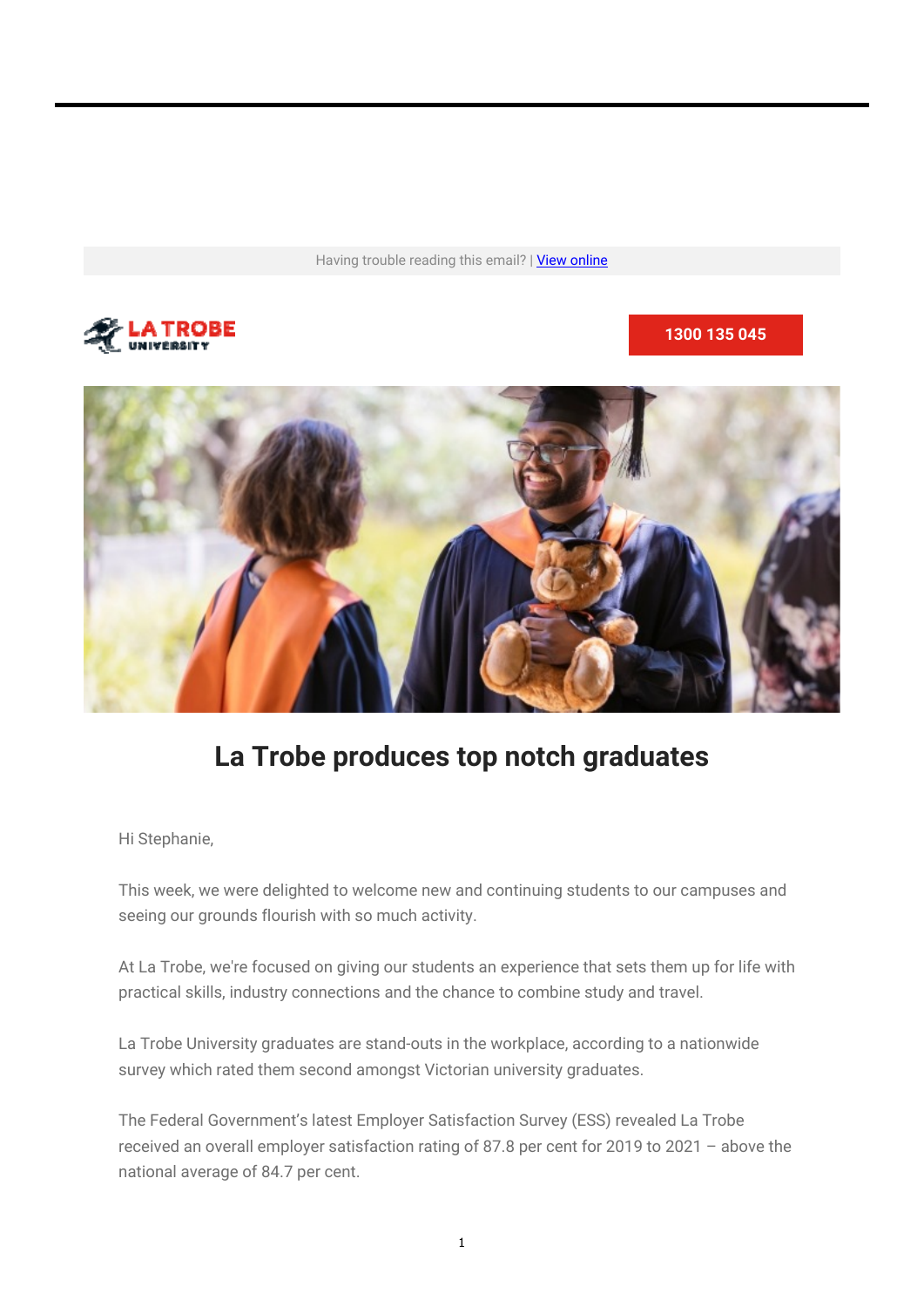

## **Discovering a different path to La Trobe**



#### Prepare for La Trobe applications open

Year 11 or 12 students looking to secure their spot at university early can apply now for our Prepare program. It starts from May 2022 and is 100% online and free. The program is suitable for VCE (including unscored), HSC, IB and VCAL students.



#### New Indigenous pathway program: RISE

Our new pathway for Indigenous high school students is a culturally adept introduction to university. Students will participate in a range of activities including academic learning, cultural activities and mentoring. Once students complete the program, there's a huge range of support offered as part of their conditional offer.

#### **FIND OUT MORE**

#### **FIND OUT MORE**



# **Upcoming events**

#### Bendigo Campus Talk and Tours Monday 11 April to Thursday 14 April

Your child can join us at one of our many talk and tour sessions these school holidays at the Bendigo campus. Students can take a tour of the facilities they'll be learning in and speak with our student ambassadors.

#### **SEE ALL SESSIONS**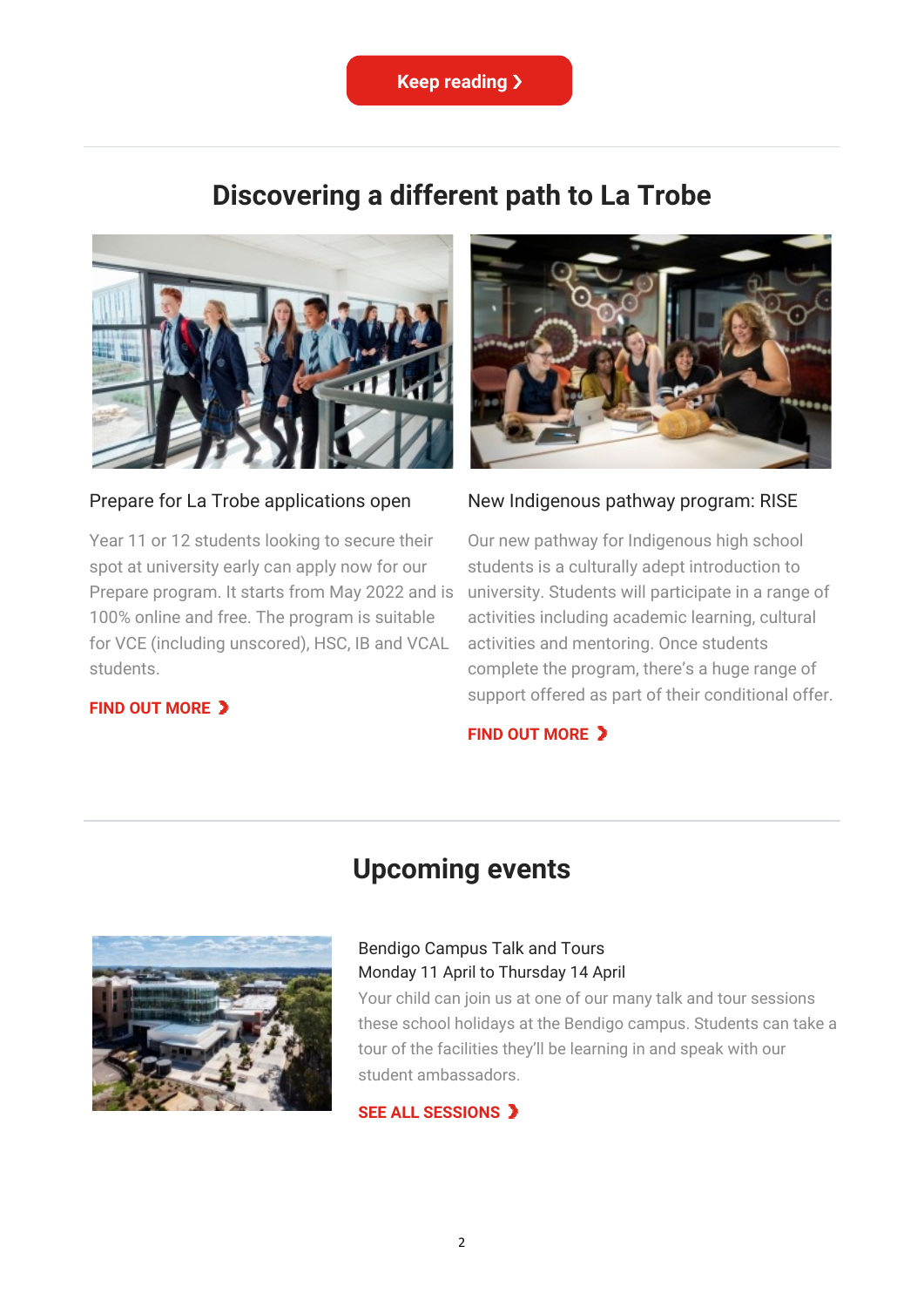

### Aspire Webinar Tuesday 15 March 5 pm

Join our Aspire webinar to understand how the early admissions program can benefit your child with an early conditional offer to La Trobe. We'll tell you exactly what goes into writing a successful Aspire application and answer any of your Aspire questions.

**REGISTER NOW** 

# **In the news**



### Law students supporting the community

In partnership with Whittlesea Community Connections, law students are supporting the community with legal support and helping the vulnerable, as part of the university's innovative work integrated learning program.

**READ MORE** 



## 5 tips to manage return to the office uncertainty

La Trobe academic Dr Jodi Oakman studies how work impacts our health. She shares her advice for negotiating the return-to-work uncertainty.

### **READ MORE**



### Shepparton campus redevelopment plans unveiled

Plans for a multi-million-dollar redevelopment of our Shepparton campus have been unveiled including high-tech clinical teaching spaces, modern study areas and flexible teaching space for community events.

### **READ MORE**